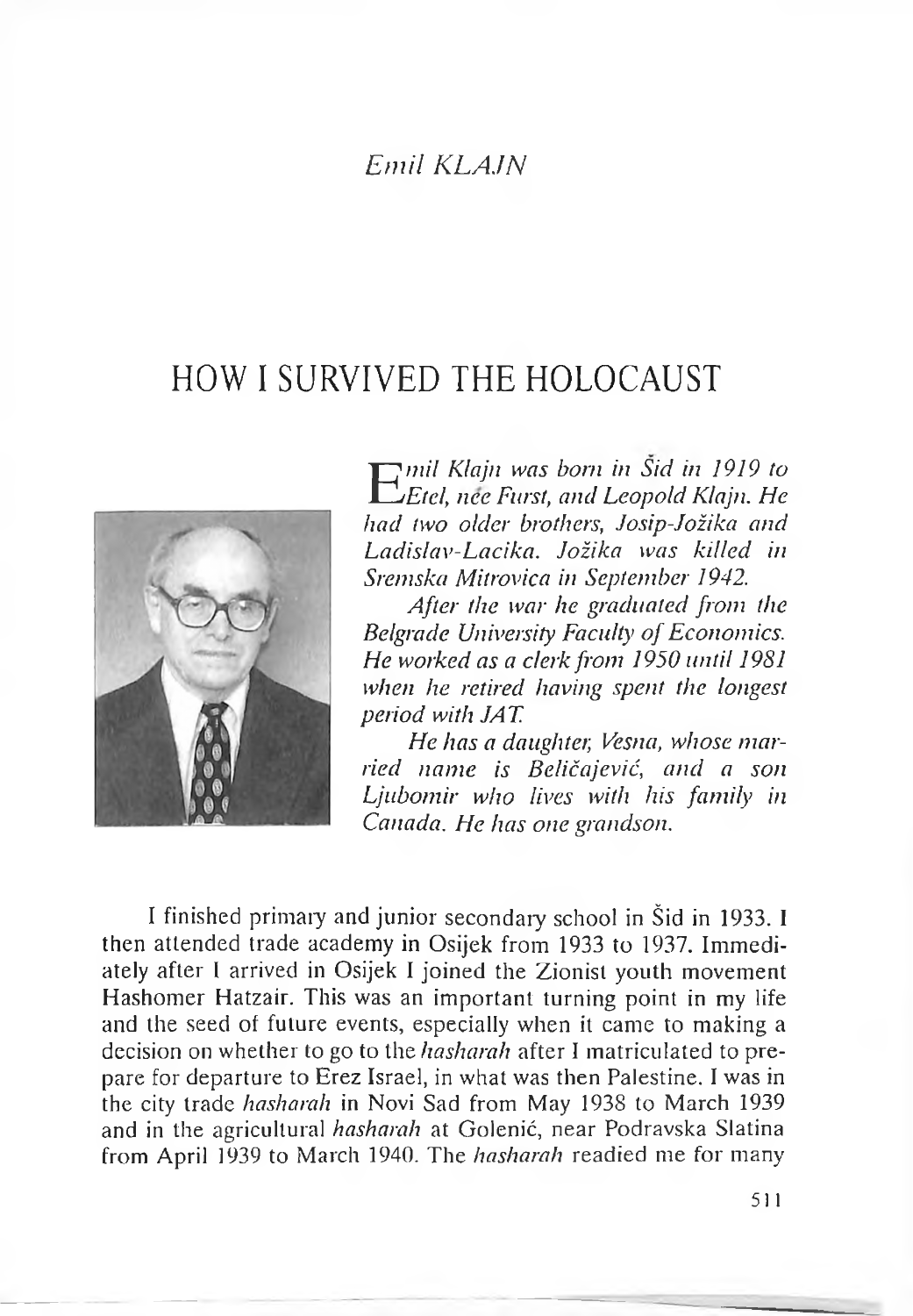kinds of hard physical labour, which came in handy in a later period of my life, in captivity.

In March 1940 I went home to Šid, to prepare for *my Alija,* my departure to Erez and to wait for the call. <sup>1</sup> received the call to come to Belgrade on March 30, 1940. There were about ten of us from the *hasharah* travelling by ship to Kladovo where we joined emigrants from Austria, about a thousand of them, who had spent the winter there on three passenger ships (the Czar Dušan, the Czar Nikola and the Queen Marija). We were soon to continue our journey towards Palestine. We lived in hope and expectation. However it didn't eventuate. And when, after four and a half months, our hope that we would depart had evaporated, those of us from Yugoslavia returned to our homes.

I mention our stay in Kladovo because living conditions were also rather difficult, even in this period. Apart from that, I had a chance there to brush up my German because I socialised quite a lot with the Austrian émigrés. This knowledge of German, the basics of which I had acquired at home from my father and mother, was to help me a great deal later on, in German captivity.

On my return to Kladovo at the end of October, 1940, I left for regular military service. I served the Army in Sarajevo, at the School for Reserve Infantry Officers. At the very beginning, as a member of an ethnic minority  $-$  a Jew, I had to take a written test in Serbo-Croatian, despite having matriculated. In any case, I wasn't the only Jew in the company, there was also Josip Polak-Pepo from Pakrac. (There is a great deal of information about him in Jaša Romano's book *Jews of Yugoslavia, 1941-1945.* He was killed in battle with Italian Fascists and Ustashas near Potravlje on March 9,1942. He was the commissar of the Svilajnac Partisan Detachment).

The army days passed quickly. March 27 soon arrived. I remember how we cadets goose-stepped through Sarajevo while the people stood in the streets cheering "long live the cadets".

Then came April 6 and a rapid end to the war. I was captured by the Germans on April 18, 1941, in Sarajevo. I spent a few days as a prisoner within the compound of the King Aleksandar barracks. During this time I met two friends, *haverim,* from Hashomer Hatzair and from the *hasharah*: Hajim Rotšild from Zagreb and Jicak "Ervin" Klajn from Varaždin. Their fates were quite different. Hajim Rotšild escaped from a prison camp in Germany and joined the Slovakian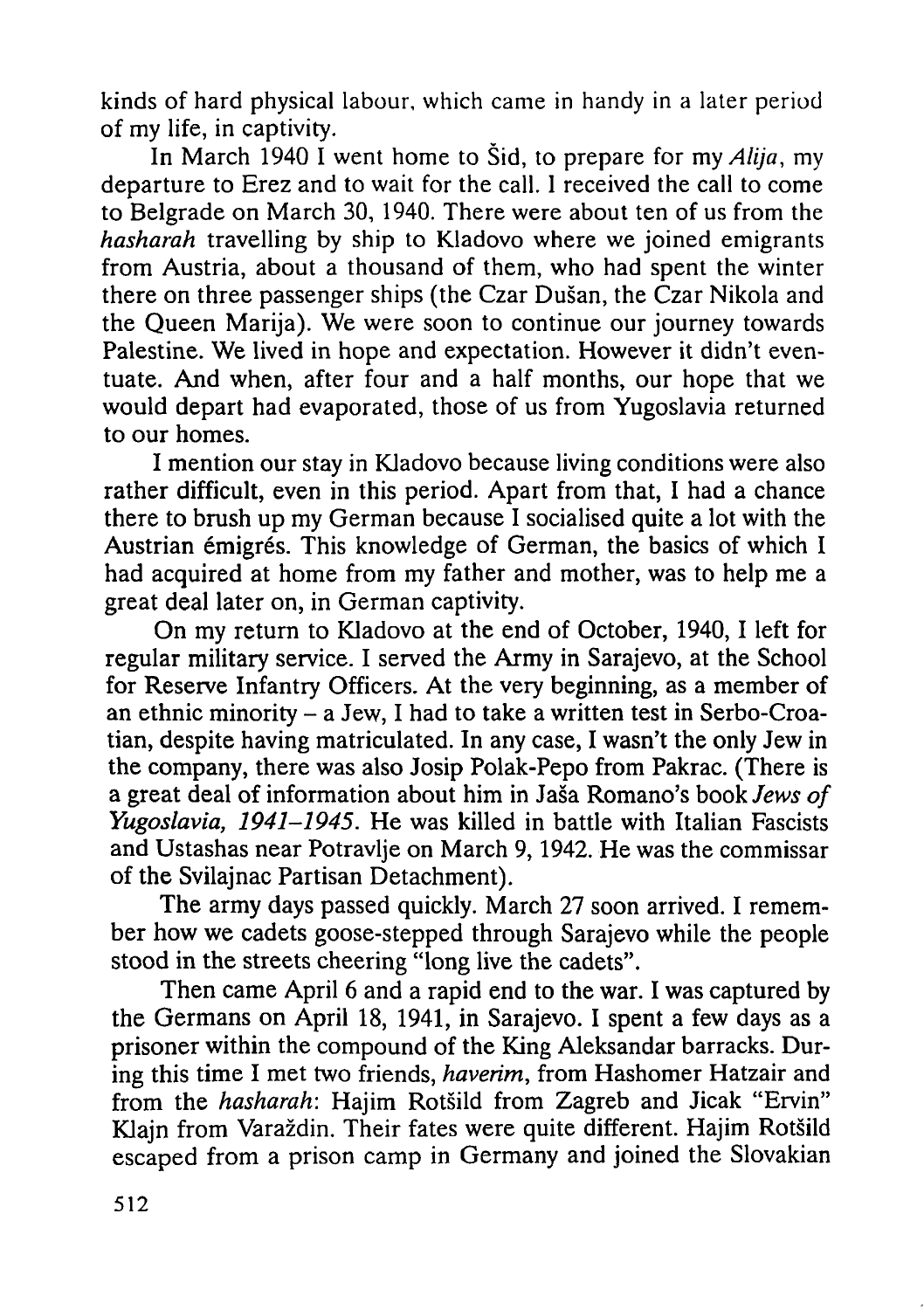Partisans where he was killed, while Jicak Klajn lived to see the liberation and returned to Varaždin. 1 saw him in Varaždin in 1972. He was married and had two daughters. He died soon after this meeting.

After a few days in the camp in Sarajevo, one convoy of prisoners set off to Germany via Slavonski Brod, Osijek, Pecs and beyond, towards the destination. The first reception camp was Mosburg, near Munich. There we were registered and given our prisoner numbers and were assigned to a Stalag, a prison camp for other-rank soldiers. When <sup>I</sup> was being registered, the German sergeant asked me my nationality and <sup>I</sup> said that <sup>I</sup> was *Jude,* a Jew. He commented with just one word, *Schade* (pity). Perhaps he was thinking about my ill fate as a Jew.



*Klajn on one of die farms on which he worked*

After a few days in Mosburg we were moved to Stalag V-B in Baden-Baden. My prisoner number was 64546. This was on May 1, 1941. I remember there were flags flying from many buildings. The National Socialists were celebrating May Day.

It was a camp like many others. In it were wooden barracks with bunk beds and straw mattresses. Wire fences with warnings not to approach the wire. The usual guard posts. Together with us in the camp were French prisoners who greeted us pleasantly and warmly. I had school French so <sup>I</sup> was able to communicate with them.

After a week in this Baden-Baden Stalag, during a roll call, at which we were lined up like soldiers, prisoners were assigned to labour commands according to need and the requests of the villages. In due order they simply set aside five, ten, fifteen, twenty or more if needed. I fell into a group of 25. We were assigned to the village of Hohenhaslach in the district of Vaingen, about forty kilometres from Stuttgart.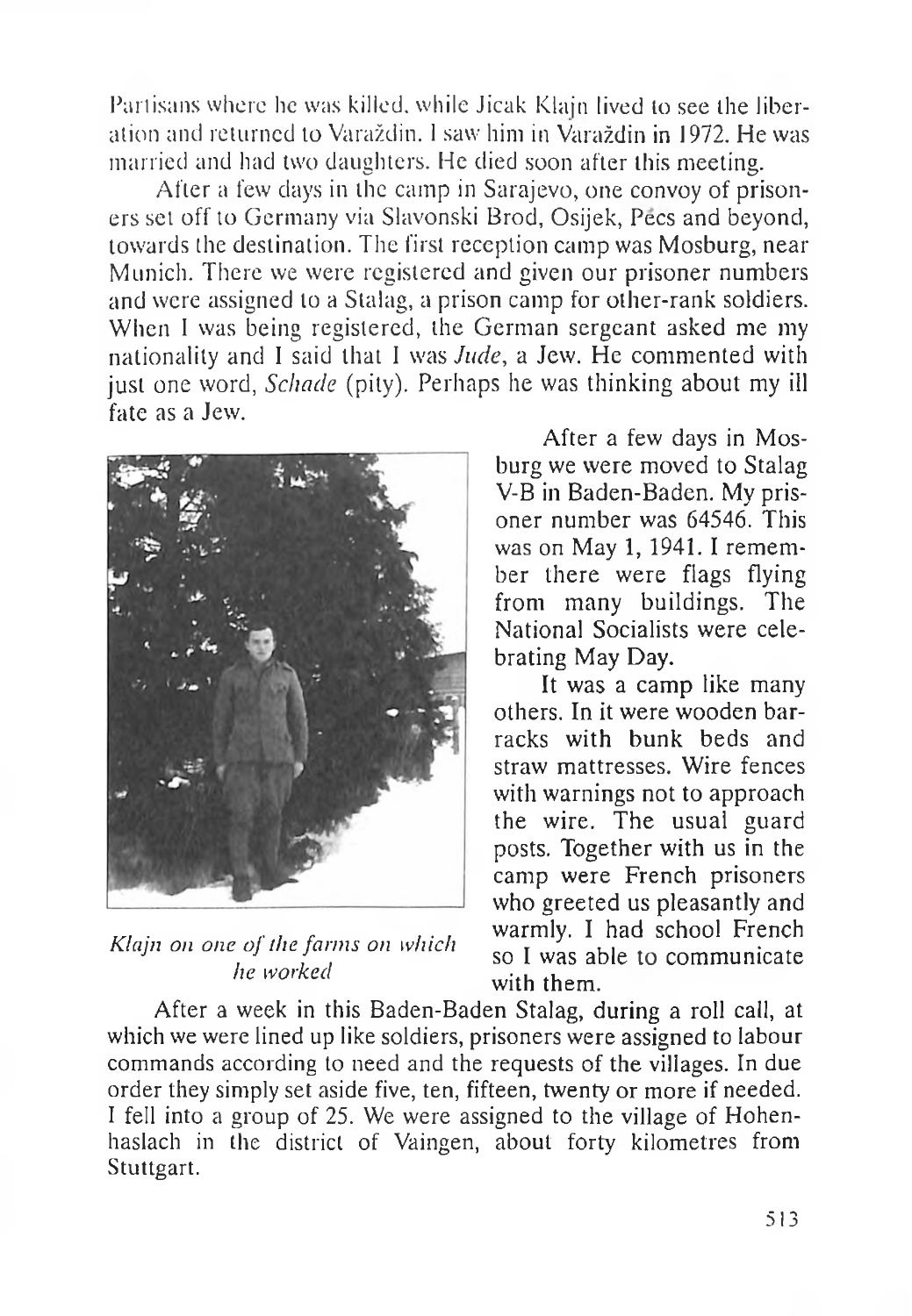In our group there were three Serbs, one Slovene, one Bosnian Muslim, nineteen Croats and I was the only Jew. The farmers who placed the requests were allotted one prisoner each, two at the very most as an exception. I was assigned to Christian Stalder, a man over sixty who had a small farm. I immediately told him that I was a student and Jewish by nationality. This householder had a wife of about the same age and a daughter a little over thirty.

Very soon, everyone in the village knew that I was a Jew. However I must say that I had no kind of unpleasantness or problem because of this. I spent six months with Mr Stalder and after that two months with another farmer, Helena Meier.

The Croat, Slovenian and Muslim prisoners were called back to the Stalag in December 1941 and then released to return to their homes. The three Serbs and I were the only ones left in the labour command. Because there were too few of us for such a large village, we were moved, in February 1942, to the labour command of the experimental and training farm Versuchsgut und Lehrgut Rastatt. There were seven of us Yugoslav prisoners and also a large group of Polish civilians there. We got on well with them. I still have a keepsake, the gift of a German-Polish dictionary from one of them. From that time on I stopped saying that I was a Jew. Instead I said that I was a Serb from Vojvodina, where there was a mixed population, which explained my first name and surname. Anyway, they called me by my first name, Emil, everywhere. In Hohenhaslach we were given a barracks to live in which had earlier been used as a temporary store for the village tavern. We had bunk beds. The farm people gave us straw mattresses and bed sheets. There we slept and spent Sunday afternoons. There was a guard, a soldier, who took us to the farmers in the morning and then collected us and took us back to sleep in the evening. He regularly locked us in and unlocked us in the morning. Here in Rastatt we worked feeding cows and clearing bams, and sometimes in buildings where seed potatoes were being prepared. Our prison food was tolerable.

We stayed there until the beginning of March 1942, a little over a month. Then they began a large-scale transfer of prisoners from Stalag V-B Baden-Baden to Stalag V-C Villingen-Schwartzwald. We stayed in the Villingen camp for just a few days. There, for the first time, I saw captured Soviet Russian soldiers. They were in a separate area in special barracks.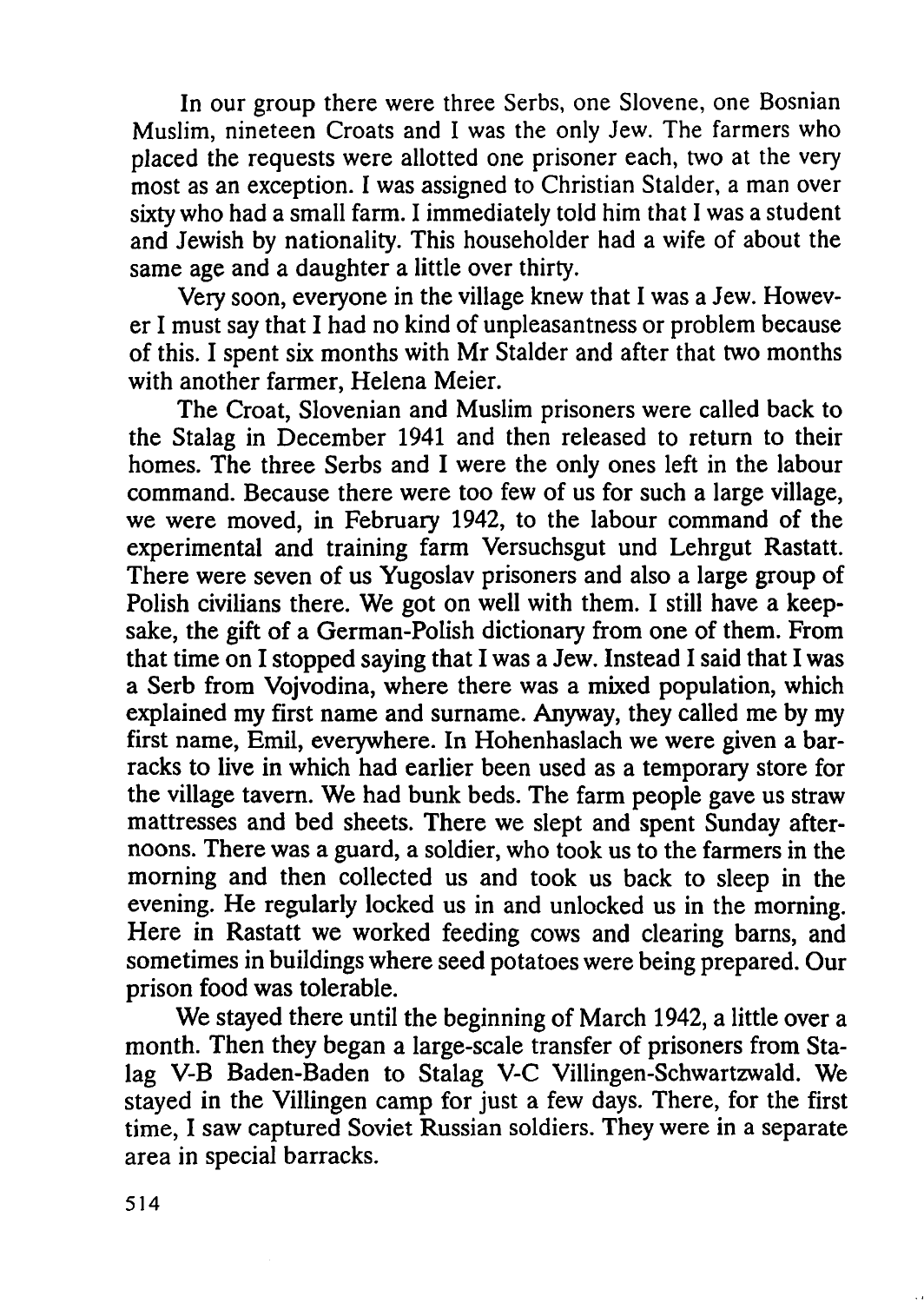Again in Villingen the prisoners were separated during the morning roll-call according to command. I was put into a group with five Serbs from the Dalmatian hinterland. They all knew one another while I was the outsider. We were assigned to a village called Indlekofen Kreis Waldshut. They put us in part of the local fire station. Guard duty was performed by a fireman. I was sent to work for the miller, Baumgartner. The mill was about three or four kilometres from the village so I slept at the miller's place in a separate little room. It was the miller's obligation to lock me in in the evening and let me out in the morning. The guard would call in from time to time to check that I was locked in. This family was anti-Hitler, so I could sometimes even listen to Radio London. My boss and his wife also had three children, two daughters and a son. All three were old enough to work. The daughters were over twenty and the son was sixteen. I did mainly farm work. Everyone treated me as though I were a member of the family. I was there with the Baumgartner family at the Aispel mill until December 1, 1942. This was when prisoners from a number of labour commands in the area were recalled to be sent to work at the quarry near Lorach. I think it was called Wolfenschlucht. About thirty of us assembled there. This was very hard work. The German foremen mined the stone and we, the prisoners, had to break up the large rocks with heavy hammers. Then, when it was broken into pieces, we had to load them into small wagons with special pitchforks. We then pushed these little wagons to large transport wagons and loaded the stones into them. The food was poor. There were several non-commissioned officers working on thisjob, as well as one military academy cadet and I, a student, a future reserve officer. According to the Geneva Convention we could only be given lighter work such as on village labour commands. After fifteen days, six of us refused to work any longer. The army commander in charge sent us, escorted by guards, to Stalag Villingen. We were turned over to the German military investigative officer for investigation. Our camp leader, Pera Davidović, really stood up for us and, after a few interrogations, the sabotage charges were dismissed. I had been afraid that I would be convicted because it was noted in my camp personal information that I was a Jew.

We were again assigned to work in village labour commands. A few days later, on January 7, 1943, I was assigned to the labour command in the village of Altheim, in the Uberlingen district. I arrived in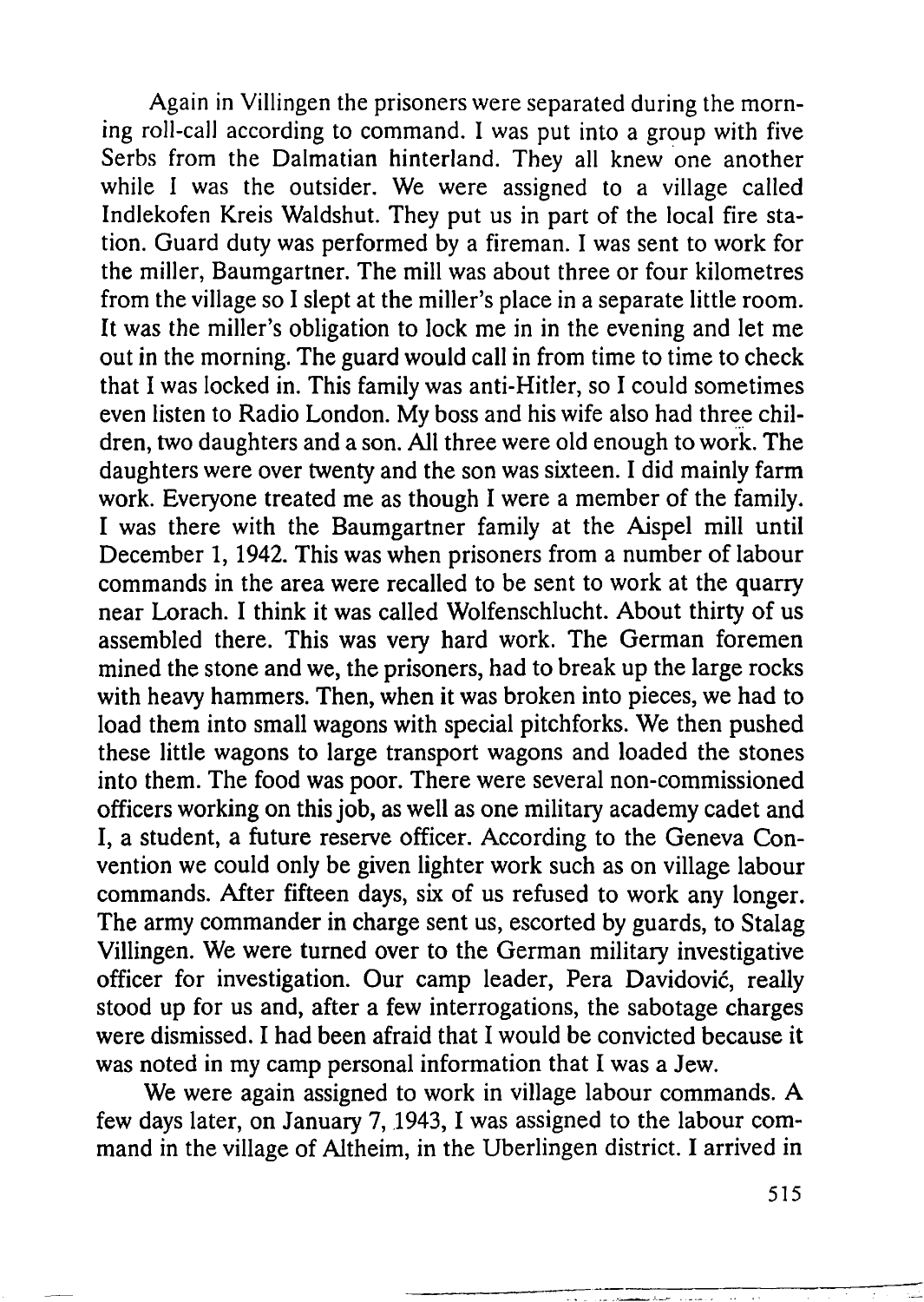Altheim escorted by guards. There were twelve of us. The dormitory for the prisoners was a converted carpentry workshop with bunk beds.

First they sent me to work for the miller, where I replaced a prisoner who had fallen ill. He soon recovered, so I was then assigned to work for a farmer who had not had a prisoner working for him before. His name was Jakob Zintzmeier. He had an important party function, he was an *ortsbauemfuhrer* (the leader of the local rural workers). He had a wife and three children aged from ten to fifteen. There was also a girl working for them, a student from their organisation Arbeitsdienst. This was an organisation for young girls who worked in village households. At the time, January and February 1943, the battle for Stalingrad was warming up, so I often talked to her. I don't remember her name. She was obviously a supporter of the Third Reich. Jakob didn't interfere in our conversations.

February 1943 came, the time for spraying the fruit. It was a windy day. The boss didn't give me any cream for my face, either before or after the spraying, and so my face burnt. The next day, when the guard came to take us to work, I sent a message saying I was sick. That day I stayed in the camp and the next day the guard took me to the army doctor in the neighbouring village of Salem. The doctor gave me cream for my face and put me on the sick list for three days so I didn't have to work. During this time the farmer didn't bring me any food, but my friends did, a little something every evening. When the three days were up, I told the guard that they should send me to another farmer, and that I didn't want to work at Zintzmeier place because he didn't take care of his prisoner-worker. I was soon allocated to another farm and then another, with a woman called Sulger. Her husband had been killed at the eastern front. I worked on her farm from March 1943 to July 1944.

In July 1944 they began moving prisoners from the Villingen camp to Stalag V-C Offenburg. From the Altheim labour command we were sent to Villengen and Offenburg. It was at this time that the second front opened in the west so the mood of the prisoners was also improving. At the Offenburg camp we waited about twenty days to be assigned to labour commands. I should mention here that there were quite a few French and English (Indian) prisoners in this camp. I was assigned to the Hugsweir labour command, east of Offenburg. The farmer wasn't happy with my work, so he no longer wanted to have any prisoners. I was sent back to the Offenburg camp. After about ten days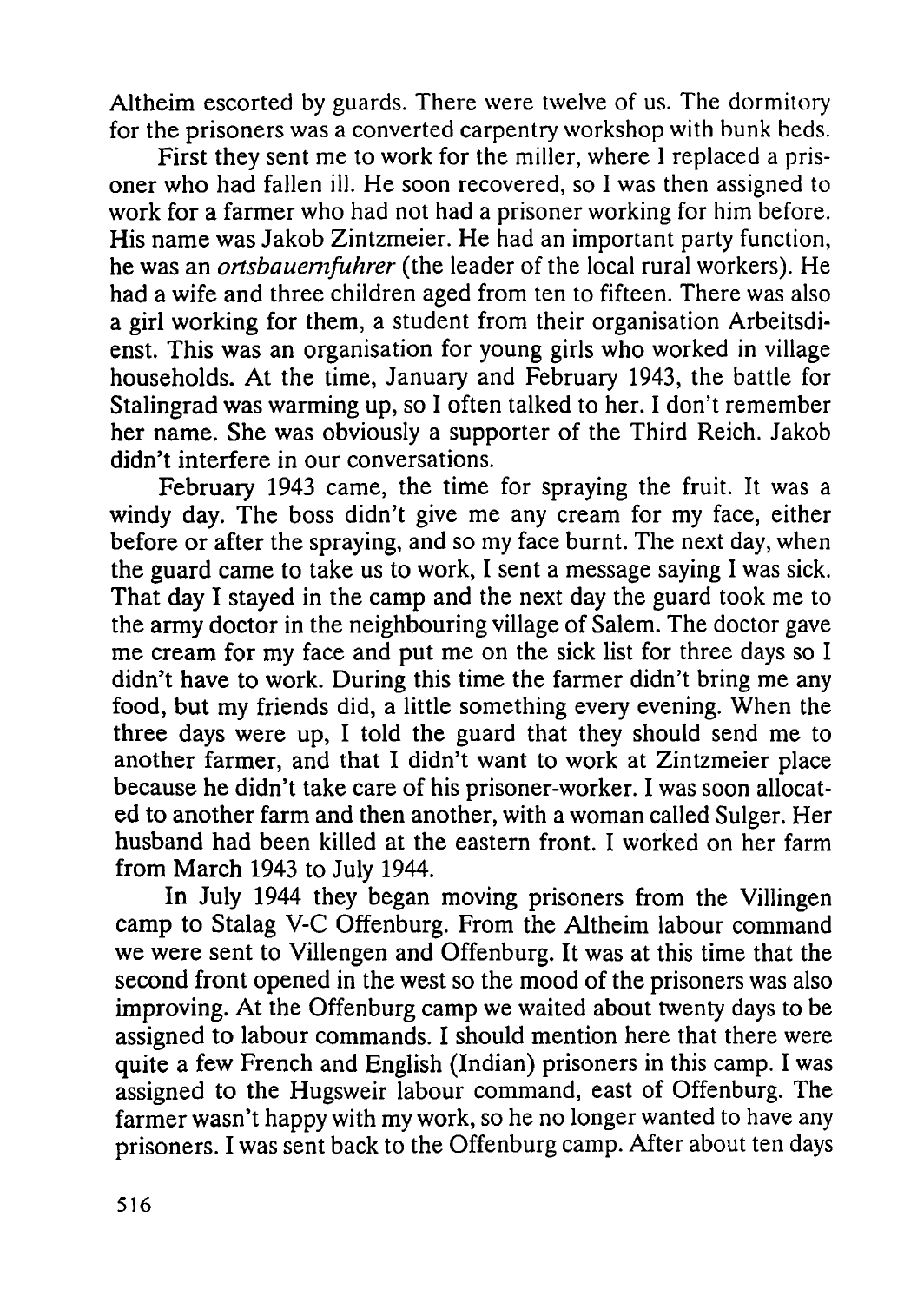<sup>1</sup> was assigned lo a new labour command to supplement the existing one in the village <sup>01</sup> Hugelheim, east of Freiburg. There <sup>I</sup> worked for two different farmers. After two months, work began on digging trenches near the river Rhine. All prisoners had to do this work. In order to avoid digging trenches, <sup>I</sup> pretended to fall ill. After an exam ination by the army doctor in Freiburg I was sent to Offenburg, to our prison doctor who sent me to the prisoner hospital in Rastatt. After a thorough examination <sup>I</sup> was found lo be in good health. I then asked Dr Medenica, one of our prisoners, lo keep me in the hospital as a nursing assistant and <sup>I</sup> got a written confirmation of this job from a German doctor. <sup>I</sup> saved this certificate in my records. It was October. My duty was to dispense medicine to the prisoner patients and, for a while, I also worked at writing up case histories for the Russian prisoner patients.



*One of the groups ofprisoners with whom Klajn did hard labour*

Because the Allied forces were advancing in France, our hospital was preparing for evacuation and on about December 20, 1944, the patients and the hospital staff were evacuated, in cargo wagons, to the Weingarten hospital. There were a number of air raid alerts during the trip, but we reached our destination. Because there was no need for my work in the hospital in Weingarten, <sup>I</sup> was made redundant at the end of December 1944 and returned to the Villengen camp. There <sup>I</sup>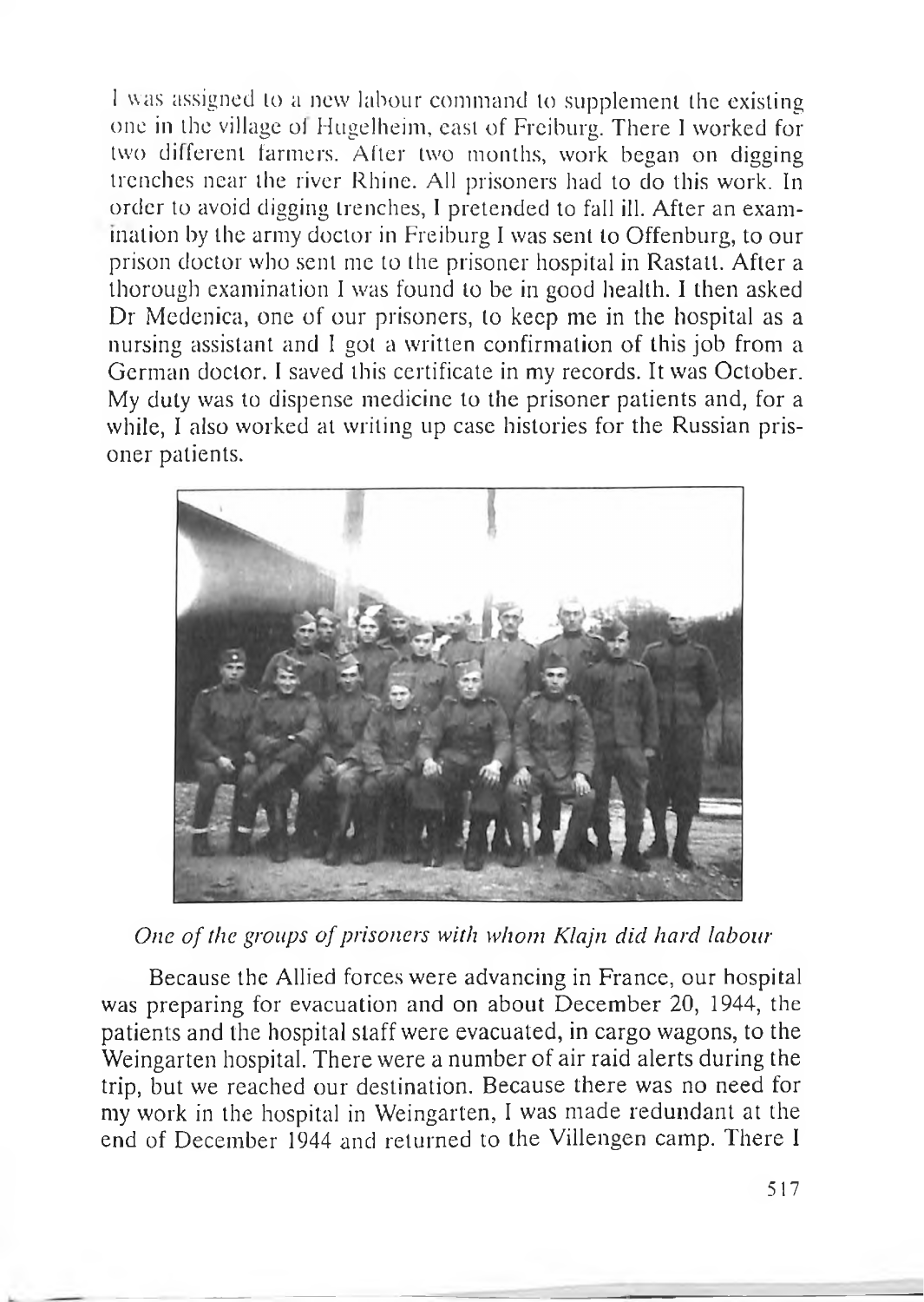was assigned to various jobs, unloading coal in factories, clearing snow on the Villingen-Freiburg railway line and, after the railway station in Villingen was bombed, filling the huge craters in at night. This was in February 1945. In March 1945 I was sent to do various kinds of work, depending on the people who were asking for prison labour.

The poor food in the camp was supplemented with Red Cross parcels. We received these parcels from 1942 until just before the end of the war, when the transport network broke down with the bombing of trains and railway tracks.

On April 3,1945,<sup>1</sup> was assigned by the Germans to go to the village labour command in Frickingen. I was called in by the Bosniac commissioner, who had the rank of sergeant. Father Lukić was also there. They told me that they knew I was a Jew but that they wouldn't do anything to stop me going to the labour command. And so, on April 4, I was sent under escort to the labour command in Frickingen, about ten kilometres north of Uberlingen and Lake Constance.

It was a large village and there were more than twenty of us prisoners. The dormitory was set up in the basement of the primary school, with wooden bunk beds. At that time the rural workers had built barriers on the road to prevent French tanks from entering the village. However when the French arrived on April 25, they issued an ultimatum warning that unless the road was cleared for traffic they would bomb the village. The road was cleared and the prisoners were free.

After Germany's final capitulation on May 9,1945, a large number of prisoners came to Villengen to prepare for their return home. I think it was the second half of May when I arrived there. An anti-Fascist committee was set up and I was a member of it. Various lectures were organised together with lessons in motorbike riding. A choir was also formed and this went to give concerts in all the larger labour commands. There was a special struggle to counteract the influence of a certain number of officers (Yugoslav prisoners of war), who were advocating the idea that prisoners should not return to Yugoslavia.

We waited for some time for the French to make it possible to return to Yugoslavia, to our homes. This finally happened at the end of August 1945. In Villingen we lived in German barracks but we ordered and received food from the French Army command. The cooks were our own people. A company of soldiers was formed to provide us with security. They escorted us on our return trip to Yugoslavia.